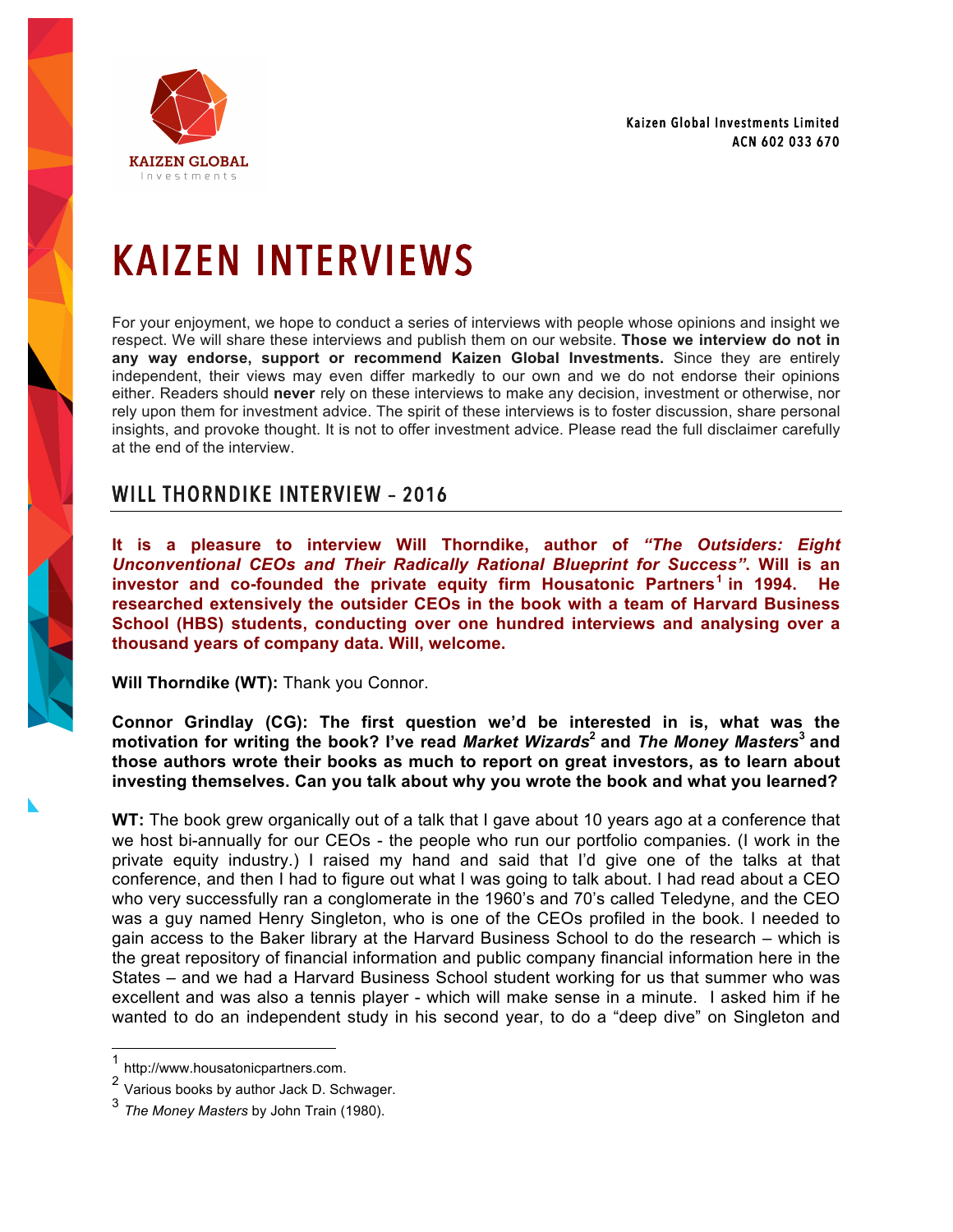Teledyne and he told me that he would love to do that but had unfortunately just agreed to another independent study but that his doubles partner was looking for a project and so he connected me with his doubles partner, a guy named Aleem Choudhry. Aleem, who agreed to do the project, was a Phi Beta Kappa in Physics from Stanford and turned out to be a very talented guy.

Aleem and I did a full year project for which he got an independent study full year credit in his second year at HBS. In the first semester we did a detailed analytical dive on Teledyne and all of the comparable companies – the 60s era conglomerates. We then produced a pretty detailed piece of analysis which was the output of that work and then we shared that analysis in the second semester and then interviewed all of the people who were still alive who had anything to do with Teledyne. Singleton, unfortunately, was deceased, but everybody else in the top management team was still alive, also board members, employees, competitors, analysts, bankers, lawyers, etc. So we did a very broad interview piece and as I was writing up the findings from that project Aleem came to me and said 'if you want to do another one of these next year, I know a really talented guy<sup>4</sup> in the class behind me who's looking for an independent study'.

The project had been much more intellectually stimulating than I had imagined, so I leapt at the opportunity to do another one and that student was a Phi Beta in Chemistry from Harvard. So, I happened into this very talented group of HBS MBA students who helped me with the research and provided access to the Baker Library. So the project sort of grew organically out of that series of collaborations, one per year, and after the  $4<sup>th</sup>$  year it became clear that there might be a book project. Then after about the  $6<sup>th</sup>$  one it became clear that there was this much stronger than anticipated pattern. It made it quite a bit different than the *Money Masters*, which is a great book, and had been something of a model for this but it evolved differently.

#### **CG: In the book you talk about 2 tests for selecting an Outsider – that someone had meaningfully outperformed the index and also their peers. When did you come up with that rule and how did you begin to find other potential candidates?**

**WT:** That's a good question Connor. It began with that second chapter, John Gilligan ended up working with me on the Capital Cities<sup>5</sup> chapter, and we were looking for CEOs who'd fit 2 patterns. They had to have better performance relative to the S&P than Jack Welch – that was the absolute test, which was a high bar – and then, more importantly, they had to meaningfully outperform their peer group. So, on average, they outperformed the S&P by twenty-fold over their 10 years as CEO and the peer group by seven-fold.

For that second task, I think the best analogy is duplicate bridge, an advanced form of bridge in which a group of teams of two is divided into tables of 4 (people), the tables are dealt the exact same cards in the exact same sequence and at the end of the evening the team with the most points wins and so it's designed to be a pretty pure test of skill. I think over long periods of time within an industry, it is like duplicate bridge, so if one company meaningfully outperforms their peer group that's worthy of study and all these CEOs had to meet those 2 tasks and fit that pattern.

<sup>&</sup>lt;sup>4</sup> A guy named John Gilligan who was studying Chemistry at Harvard.

<sup>5</sup> American media company Capital Cities Communications (a.k.a., "CapCities"), which became Capital Cities/ABC Inc, and whose successor is Disney-ABC Television Group.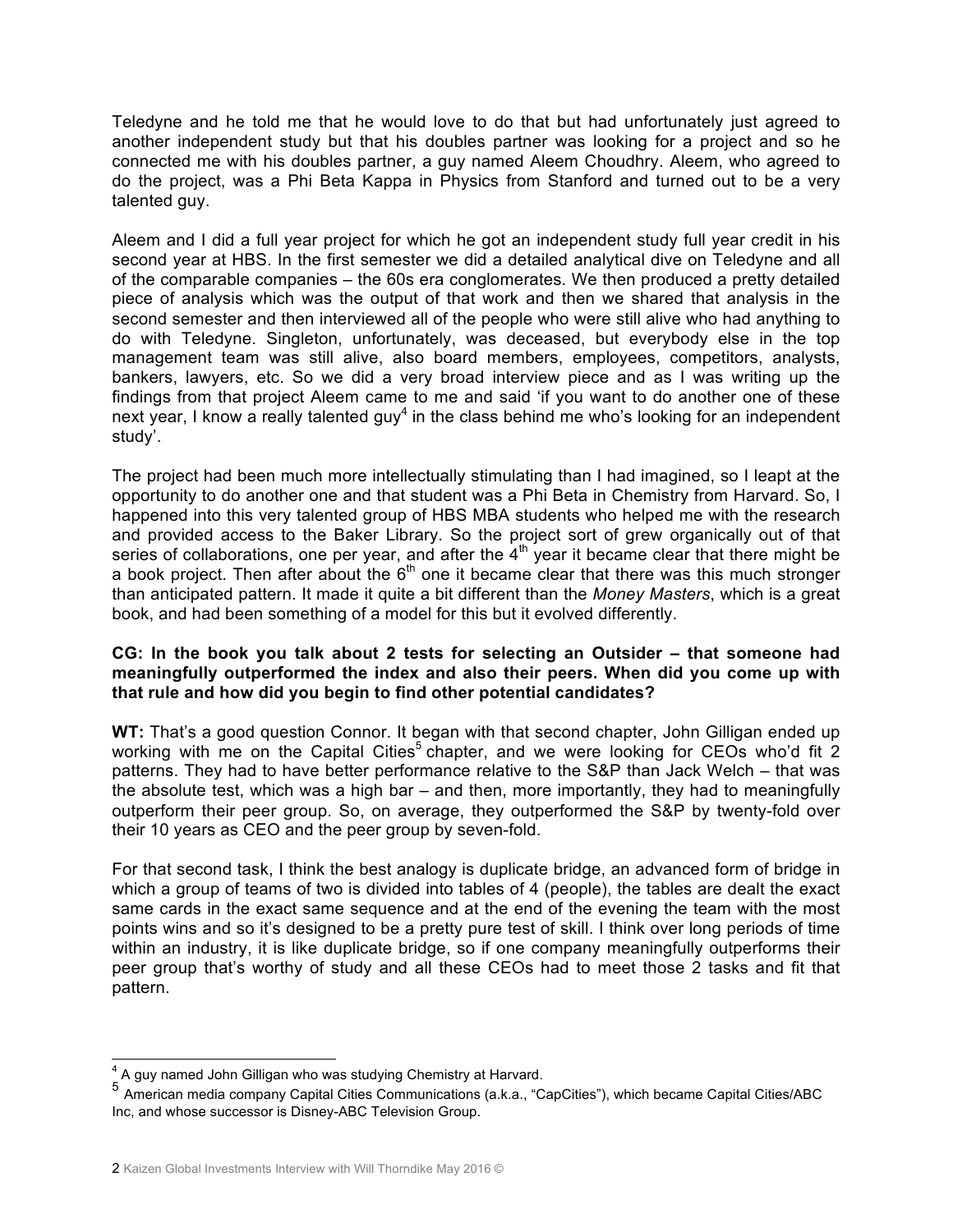**CG: That's interesting, because clearly, if you're in a growth industry, you can grow faster than the index but the difference relative to your peers in an industry is critical for measuring real skill.** 

**WT:** Exactly.

**CG: At the core of the book you have identified those characteristics that turn up very frequently, but the most important one is the CEO's ability to act as the capital allocator. If we think about CEOs today, maybe you can talk about the reasons why you think many of the CEOs are poorly equipped, or are insufficiently experienced, to make capital allocation decisions.**

WT: CEOs come from a variety of backgrounds and they come from a variety of functional areas so they could come up through marketing, or through operations, or through finance, or any number of paths to the top within a corporation and CEOs tend to bring with them, into the CEO suite, their learning from whatever their respective experience or track was into the office. Capital allocation, which tends to be one of the primary areas of commonality across the eight (CEOs in the book), really is a set of skills that is more closely associated with investing than managing. So, if you look at the skills you need to be effective in allocating capital, it's very similar to the skill set you would need to manage either a public market portfolio or a private equity portfolio. It's more similar to that, than it is to the skills you would associate with running a business and managing employees and creating a vision and so forth. It´s just different from the norm that a lot of people expect as the relevant skill set they would need for leading an organisation.

In addition to that, there is a deep-rooted tendency among CEOs to do 2 things that can cloud their capital allocation abilities. One is to imitate capital allocation patterns that peers are employing; something that Buffett refers to as the institutional imperative; and the second is to rely on experts to help with these kinds of decisions. So experts could be internal or external. Internal experts would be the CFO and finance team. External experts would be investment bankers, consultants, and so forth. The pattern among the 8 CEOs (in the book) is that they did not delegate major capital allocation decisions. They involved insiders. They didn't involve consultants or bankers. But they themselves were intimately involved in doing the analytical work and then making those decisions. They did not delegate that.

**CG: Can those skills be learned? One of the things that's fascinating for me, is to understand whether the DNA of the outsider CEO flows through to their successors. As the outsiders CEOs departed, did the successor CEO have the same record of success? Or is it like a game of chess where these CEOs – for example Singleton or Murphy – go into the industry, consolidate it, lever-up, buy back stock opportunistically, cut costs, decentralize and then at some point they exit as they've played the game optimally to its conclusion. They retire, sell the assets or move on. Since, in that sector or company, the game has been played out it becomes very difficult for the successor to replicate the opportunity. I´m really interested in (1) can the skills be learned; and (2) is there any evidence of successor CEOs continuing to carry the torch?**

**WT:** That's a good question. So, the short answer is that I believe the skills can be learned. The actual analytical work around these decisions, as with investing, is not complicated analysis. It's not high-level math, as you well know. Really the key learning relates to a mindset, a commitment to analytics, and to a data-oriented approach to these decisions.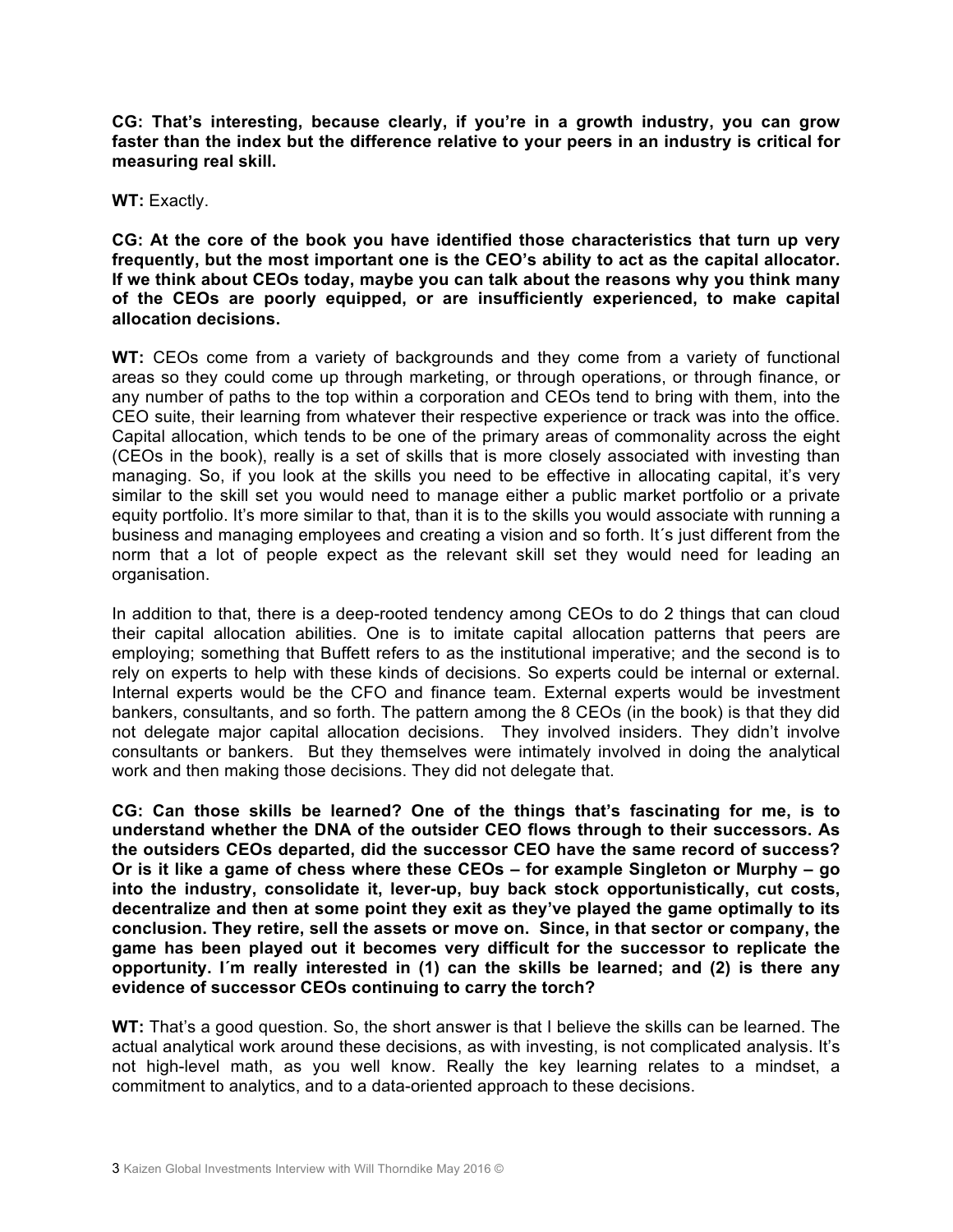So the extreme example in the book is Katharine Graham, who turned out to be an exceptional capital allocator, but really she had virtually no experience as a CEO or as a capital allocator before she took the helm of the Washington Post Company after her husband tragically committed suicide in 1963. She turned out to be a very effective allocator because she had identified a mentor, who was at that time unknown, in Buffett and then she had the sense to listen to him and learn from him over the last 20 years of her tenure, and she was an extremely effective capital allocator, far and away the best allocator in the publicly traded newspaper industry in that period of time and she started from a dead standing start. So I do think the skills can be learned.

I think you asked a very good question though, because, it's easy to oversimplify the ideas in the book. So an example of that is that the book has been translated into Japanese and a guy I know told me that the subtitles translate as *"don´t pay dividends, buy back your stock*". A dramatic over simplification of the ideas in the book and basically I think the key message in the book is that the way to address capital allocation is to analytically look at the 5 alternatives you have as a CEO for allocating capital. So, that's investing in your existing operations, buying another company, paying dividends, paying down debt or repurchasing shares. Those are the only 5 things you can do with capital. So, looking analytically at those and continually calculating risk-adjusted returns across them and being analytical and rational in doing that and processing the most current data, then choosing the one with the highest risk-adjusted returns. If the returns from the highest one are not high enough, then not doing anything - that basic approach is very powerful. And it means that sometimes you're going to repurchase your shares, but 95% of the time you're not going to touch your shares because the returns aren't interesting.

In the 5% window, when your share price is 'compellingly' cheap, you buy a lot of it. You don't buy a little each quarter. And similarly with acquisitions, you don't do lots of acquisitions; you do occasional large acquisitions when they're truly compelling, and where there is a significant margin of safety and so forth. So what that leads to, is you see in the best of these CEOs, an extreme example like Singleton, they show great range. Singleton built Teledyne and in the 1960s he was an extremely effective issuer of his shares at very high PE multiples and used that currency, i.e. his stock, which was inexpensive because it traded at a high PE, to buy a lot of companies, 130 companies. But when his PE fell dramatically, at the end of the decade, along with all the conglomerate stocks, he fired his business development team, and stopped buying companies. He never bought another company and he proceeded to optimize his businesses and then he turned around and repurchased shares when the PE was in single digits, so he showed range. He was able to do different things and that's hard to do.

A lot of CEOs have one very specific system. I think the best CEOs have some flexibility stemming from pragmatism, and there are examples within the book of successful succession. The best example being General Dynamics, where you had a series of CEOs across the period spanning the book starting with Bill Anders, who was an astronaut, and ending with a former lawyer named Nick Chabraja who had an exceptional combined record but actually they were very different in how they allocated capital. Anders was divesting assets, paying large special dividends structured in a way that made them tax free and buying back a lot of stock. Chabraja was an active acquirer, an occasional share repurchaser, and for the largest acquisition he did to buy Gulfstream – he actually used stock as the primary currency. So, at different points in time, different options made sense. So they showed some range.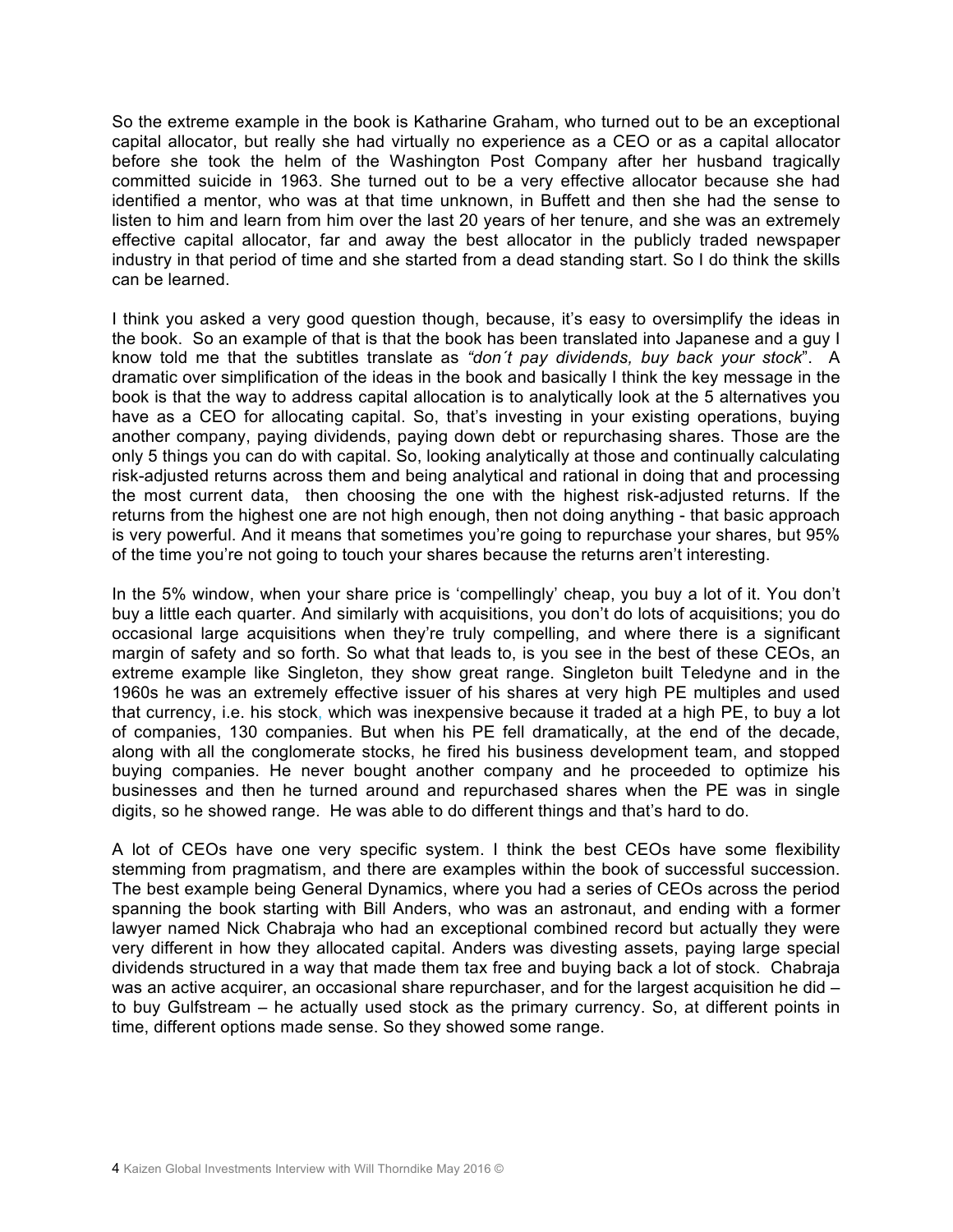**CG: I guess if Tom Murphy worked for Tom Murphy he would probably learn very quickly,** but then want to do it himself elsewhere. You see that many of the Tiger Cubs<sup>6</sup>have been **incredibly successful because they have learned the DNA of the flagship, but then leave because they can't run the show. I'm wondering whether there were any people you followed who worked at executive level in these companies, figured out they wouldn't be the ultimate capital allocator, left went on to do great things themselves. Did you come across any like that?**

WT: Over here in the States (I don't know if there's an equivalent in Australia) they do this thing with great football coaches and they will show their family tree. So they'll show, over 20 years, where their assistants left to become coaches  $-$  in college or at the NFL level. It's very interesting to see the spread of influence and the case of Capital Cities is a good one. If you look at the Capital Cities diaspora, one of the top executives went to the west coast and ran a private media conglomerate owned by the family that controlled one of the San Francisco newspapers *The Examiner* and totally turned that around. Another one ran the Pulitzer newspaper business after they left Capital Cities, and another formed a very successful TV broadcasting company. To this day, the current CEO of Disney, Bob Iger, is a Capital Cities alum. He is still in active contact with Tom Murphy who is 91 years old. They still talk regularly.

**CG: That is fascinating and it's logical because success does leave clues and employees in the field of influence could carry on with that successful pattern. You talk in the book about foxes and hedgehogs and the opportunistic nature of these CEO allocators. They didn't seem to have the quarterly or yearly capital markets day and say 'we're going to do this' and if something better came along, fear changing plans. Many current CEOs would be criticised for changing their 3 or 5 year plan and possibly ousted. It seems that a lot of these CEOs were, at heart, very opportunistic and they'd wait. There was no pressure to act but when they did, they made very big bets. So could you just talk about the differences between the foxes and the hedgehogs? I love that in the book.** 

**WT:** This analogy, it goes back to an essay that Leo Tolstoy wrote<sup>7</sup>. The basic idea is that there are 2 types of intelligence. There's the hedgehog, which knows one thing, but knows it deeply. And there's the fox, which knows many things, a sort of breadth of knowledge. I think the traditional preference, as it relates to CEOs, has been for hedgehogs. Jim Collins likes hedgehogs. I couldn't have more respect for Jim Collins - he was a professor of mine at business school. He's an amazingly talented guy. There are obvious benefits that come from being a hedgehog – a specialization, expertise, learning curve effects and all kinds of benefits. But if you look at the pattern of these 8 CEOs, one of the most interesting findings in the book is that all 8 were first time CEOs; a very surprising finding. Two of them had MBAs, four of them had engineering degrees, they came from a pretty wide variety of backgrounds, but they had an unusual personality type. If you were going to describe them, you wouldn't use the traditional CEO-type adjectives like charismatic, visionary and strategic. Instead, you'd use some other adjectives like pragmatic, flexible, cool, agnostic, analytical, opportunistic, humble, frugal, etc. As a group they didn't relish the outward-facing part of the CEO role. They were more introverted analytical types by nature, optimizers. So they didn't have the depth of experience,

 $^6$  Tiger Management Corp., also known as "The Tiger Fund" was a hedge fund founded by Julian Robertson in around 1980. In 2000, after closing the Tiger Fund, Robertson used his own capital, experience and infrastructure to seed many up and coming hedge fund managers in return for a stake in their fund management companies ("Tiger Seeds"). Those managers became known as "Tiger Cubs".

<sup>7</sup> '*The Hedgehog and the Fox'* was an essay written by Isaiah Berlin but which seeks to define Tolstoy as either hedgehog or fox.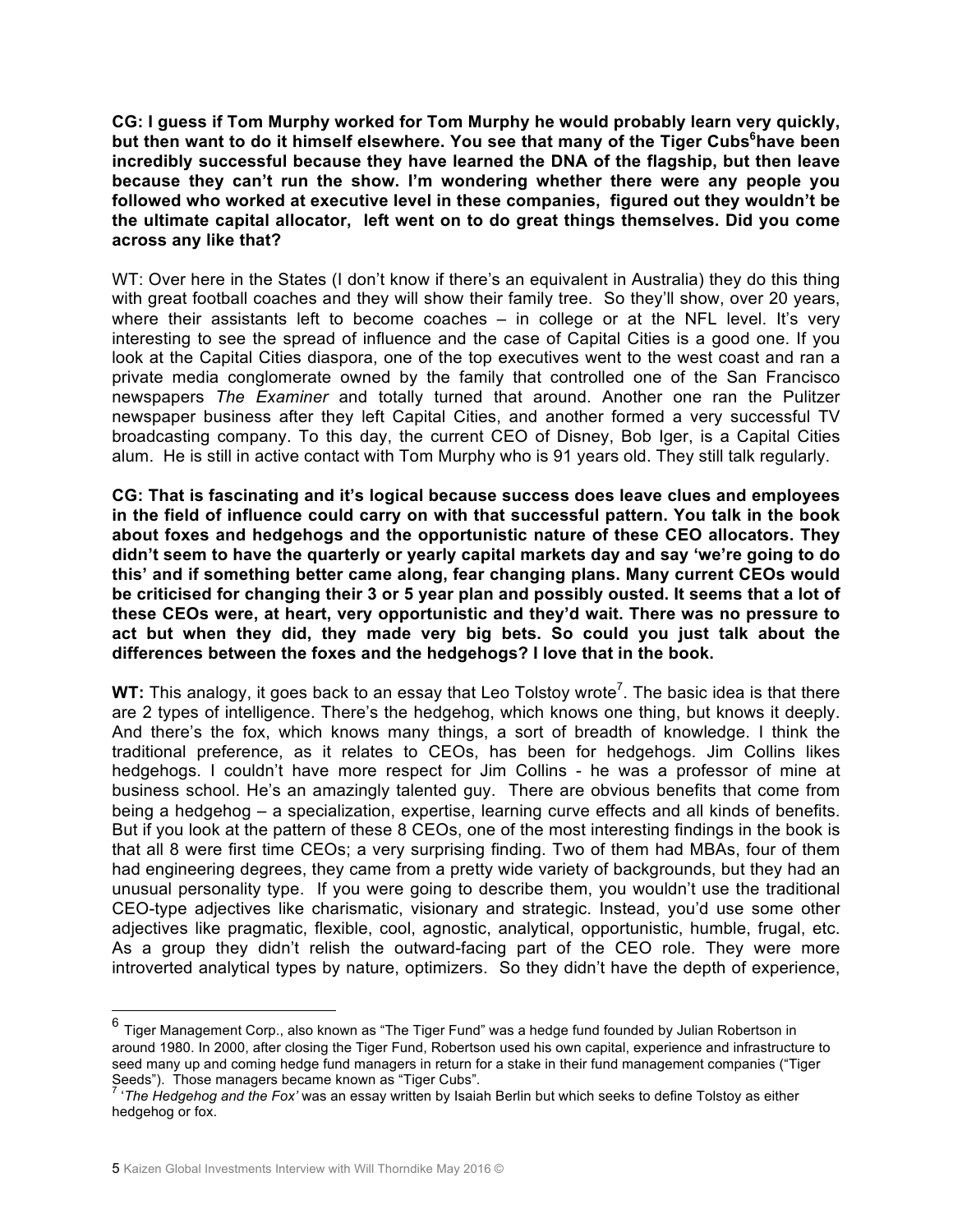didn't have the Malcolm Gladwell 10,000 hours<sup>8</sup>. They were more foxes, they had a breadth of experience that brought with it freshness of perspective which turned out to help them, when combined with their analytical bent, in developing differentiating approaches and metrics. It ended up creating significant long-term value for their shareholders.

**CG: You mentioned that 4 of the 8 were engineers – why do you think that was? As you know, in investing there's a tendency to overcomplicate financial models – when I've been on the buy side, you get the sell side models which are 10 Meg excel models with 30-40 tabs and full of circular reference errors, because they're so complicated. Yet Murphy and Buffett often did things in their head and distilled them into something very simple. As an engineer myself, at university we were taught to distil everything to its simplest form. Were you surprised that 4 of the8 (50%) were engineers?** 

**WT:** I think it's consistent with what I described about personality types. This group were rational optimizers as opposed to strategic visionaries. Engineering is all about optimization. It's all about maximizing throughput for given input, so the mindset is very consistent with that. They did tend to have, collectively, this genius for simplification so they were very good at reducing – after a lot of work and thought – their approach to their businesses to key economic variables that could be translated to their teams.

It was very common across these groups to have single one-page sheets that were used to evaluate potential acquisitions. I don't know if you've read the book 'Thinking fast and slow' by Daniel Kahneman, but basically, there are 2 ways that the human mind processes things. You have system one, which is pretty close to purely instinctual where it quickly uses rules of thumb to arrive at decisions quickly, and it's really effective about 90% of the time. System two requires some pondering and reflection to arrive at the answer. But a lot of us get stuck in, or use, system one most of the time because it's easier and it works most of the time. One of the findings from Kahneman's research is that to get from system one to system two it often takes a simple sort of trigger, and these one-pagers were very effective in doing that for people who worked in these outsider companies. An example would be in John Malone's  $TCI<sup>9</sup>$  when they were actively acquiring other cable businesses. He required that for every acquisition after the 1<sup>st</sup> year of operation under TCI's ownership, that the purchase price to cash flow at the end of year one, be 5 times or lower. There were about 3 levers that needed to be pulled to get it down to 5 times from whatever it was on a trailing basis, and those could be captured on a single piece of paper. It's very powerful.

One of the contemporary analogues of these 8 is a company called Transdigm<sup>10</sup> and if you talk to the CEO there, Nick Howley, he will show you a single page analysis they use for all their acquisitions that would triangulate to an internal rate of return. So it would often translate into a differentiated set of metrics that they would use to describe their business to investors and to the sell side.

**CG: That's fascinating, and the patterns that didn't make the list, or occurred maybe 70% of the time? I'm also interested in the personal goals, or drivers, for those outsiders. They might have had a shared goal that got them up every morning and created focus.** 

<sup>8</sup> See chapter 2 of *'Outliers: The Story of Success'* by Malcolm Gladwell, published by Little, Brown and Company<br>(2008).<br>9 Tele Ostenbury in the Story of Success' by Malcolm Gladwell, published by Little, Brown and Compan

Tele-Communications Inc.

<sup>10</sup> Transdigm Group Inc (NYSE: TDG).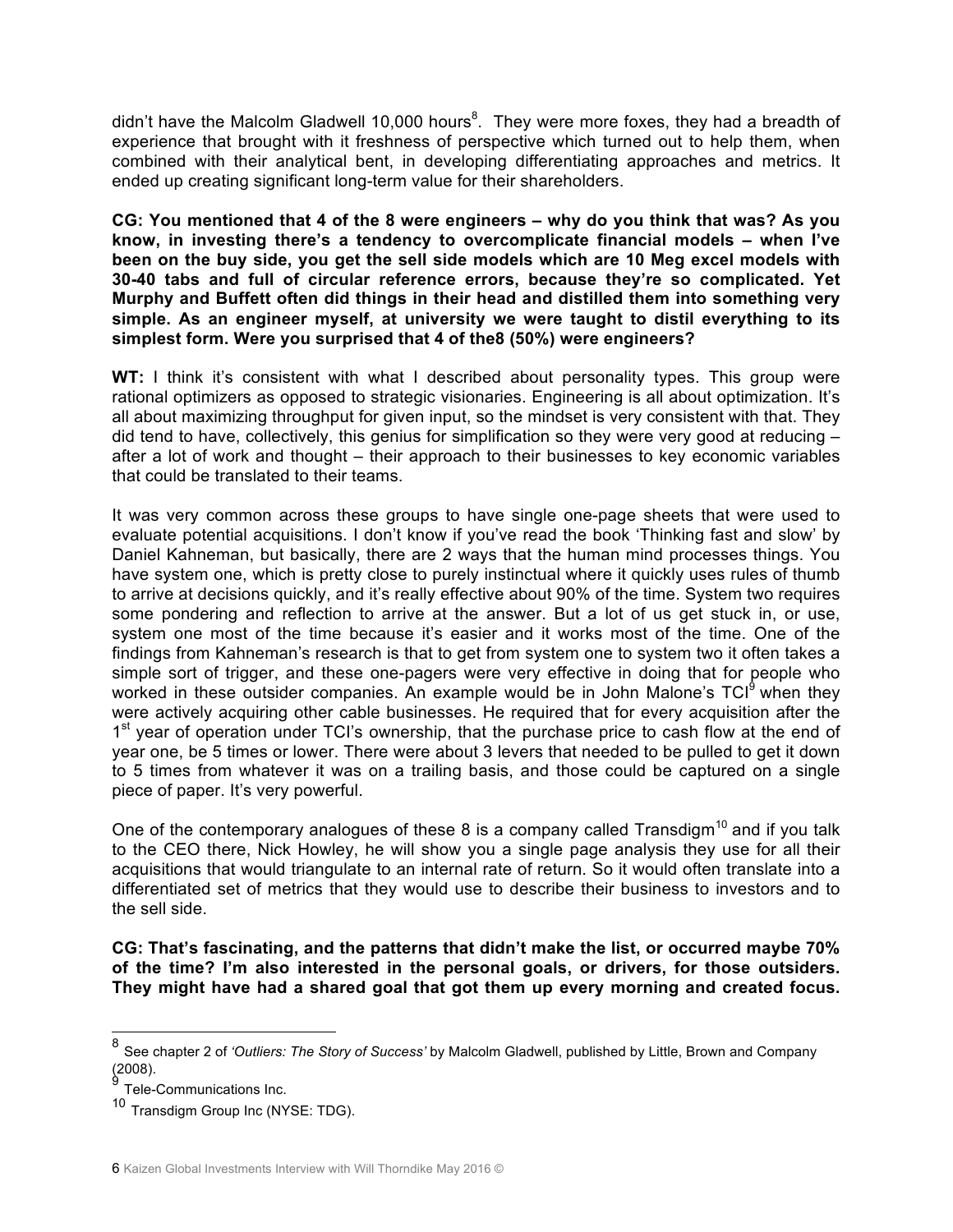#### **This is a much more difficult thing to quantify, but were there any things that didn't quite make the list?**

**WT:** Let's see… Things that didn't quite make the list… There are some personal characteristics. But people always ask a bunch of seemingly superficial questions about the personalities that are kind of interesting. So politically, more Republicans than Democrats, but more Democrats than you'd usually find in a sample of public company CEOs. Depending how you counted it, I think it's 5 and 3, or maybe 6 and 2. All of them married to their first wife, and a lot of them living in their original house. Personal patterns, very frugal, certainly in their business lives and usually in their personal lives as well. That sort of Buffett model holds much more widely. There are more teetotallers in the group than you'd expect. A number of them enjoyed analytically oriented card games – bridge, poker. I think some of the interesting stuff on the pattern side falls outside of the quantitative capital allocation.

Something we haven't talked about that's a very strong pattern across the book is a preference for decentralised organisational structures. What I would characterise as extreme decentralised organisational structures. Henry Singleton with 20 people in corporate and 40,000 employees. Buffett's probably the extreme with 25 in corporate and 250,000 employees. Capital Cities, TCI, and these companies they all had a commitment to dehydrated or anorexic corporate staffing. So highly differentiated from their peers.

**CG: Onto controversy. Unconventional thinking, with the benefit of 5 or 10 years of enormous success and hindsight is always held up as the way to do things – think Steve Jobs and his comeback. But at the time, unconventional thinking is, of course,**  *unconventional* **and people don't like it; they reject it and are critical.** 

**WT:** Absolutely.

#### **CG: I think of Valeant<sup>11</sup> today with Mike Pearson, and I was going to ask you who you think are the outsiders of today and whether Pearson is one of them. He's engaged in enormous controversy at the moment, but I was wondering, looking back, were those 8 CEOs quite controversial in their day?**

**WT:** That's a very good question. The short answer is that most of them faced significant controversies and extended periods where they underperformed their peers. If you look at longterm stock charts the data is overwhelming, but if you take shorter periods of time, it's much more volatile. Some of the characteristics are almost designed to annoy Wall Street (primarily the sell side). A focus on tax minimisation is one of the commonalities across the group, so if you're focused on minimising tax, very often, over time, that correlates with complexity in your corporate structure – creating new entities, spinning things off etc.. Then, you take that complexity and marry it to financial leverage and virtually all of them (the one exception being Buffett) used financial leverage generally quite liberally over time, and finally, a disdain for investor relations, a reluctance to spend a lot of time speaking to Wall Street analysts or the business press.

So, those are the 3 common characteristics across the 8. Those 3 things mean that it's often true that things are hard to understand, and so the market often penalises that package of attributes, particularly in downturns. So you would think that proven capital allocation ability would trade at a premium, but in fact if you look at the data it systematically often trades at a

 <sup>11</sup> Valeant Pharmaceuticals (VRX).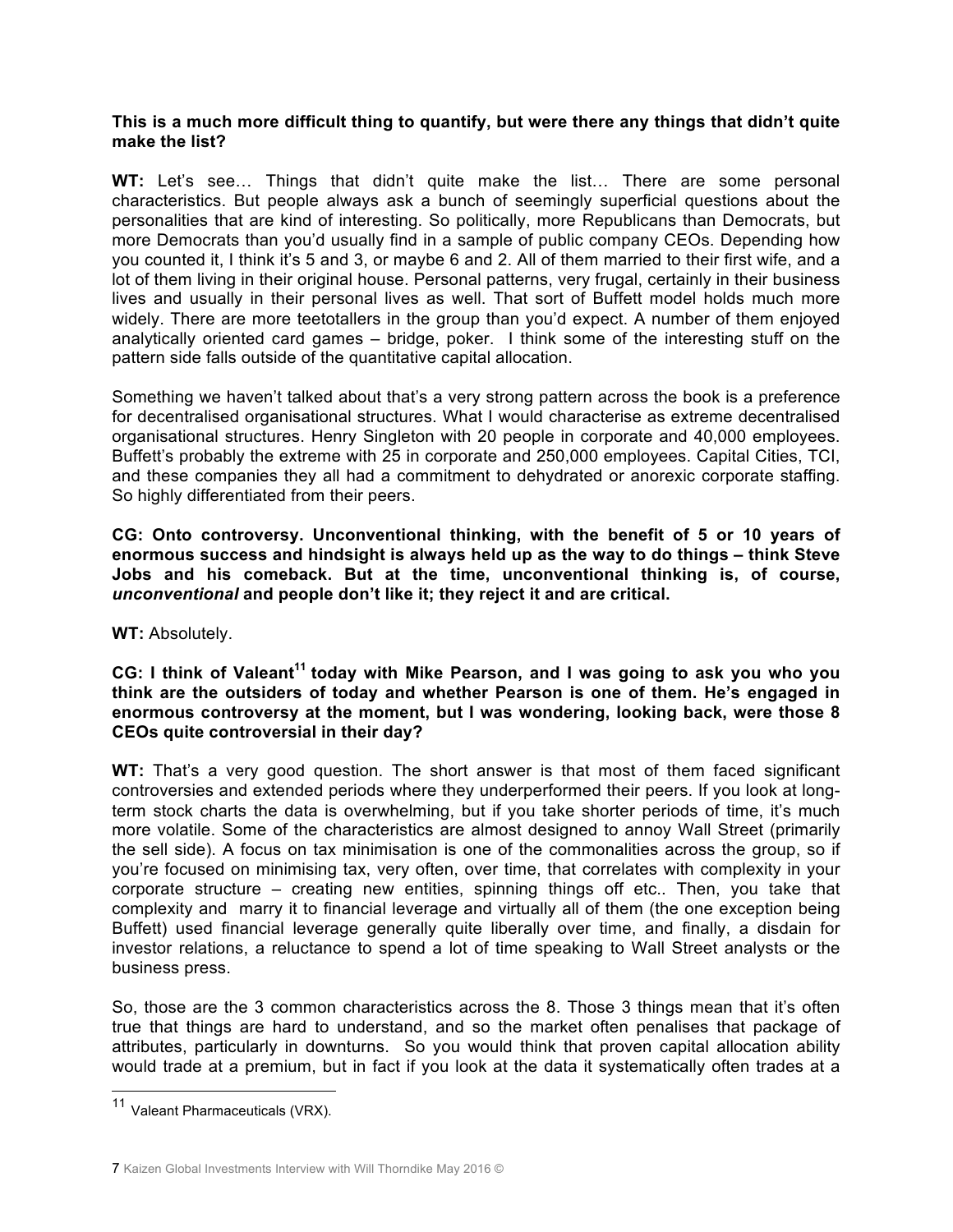discount to peers and that's true as recently as 2008/09 for all of John Malone's entities, and there are many of them now. You can go back and trace where all of those traded for extended periods of time from late '08 to the end of '09 and it's really remarkable that you can track that versus the peer group for those respective entities, they traded at a significant discount. If you look back even further than that with Malone, to the time that he was running TCI in the 70s and 80s, he was massively controversial for aggressive pricing practices and high levels of leverage and people really didn't understand what he was doing. It was so revolutionary and he got a lot of negative media attention culminating in Al Gore, the vice president, referring to him as Darth Vadar. There's a lot of press and that sort of controversy across this group, and often they would use those periods of controversy to repurchase shares.

**CG: I was trying to understand why some of those companies' share prices and stocks became so cheap at certain periods, particularly in downturns, despite stellar historical capital allocation, but it seems that these were fantastic periods to buy into the companies as an investor. They suffered enormous under-performance for a while but then, over the long term, the charts are fantastic. Key to understand is that the share price charts of these companies don't go from bottom left to top right in a straight line – they have a lot of zigzags.**

**WT:** That's exactly right. I have a chart in my office of Teledyne versus the 'comparables' and it's just unbelievable how much volatility there is and you just look at the swings but the overall numbers are extraordinary.

**CG: Classically we're all taught that volatility equals risk. Well maybe it doesn't. That's the whole point; the share price moving around doesn't necessarily mean there's more risk in the business. But that's a whole different topic. So I just want to hear a bit more about you, maybe tell us about Housatonic Partners and the kind of investments you have. I'm guessing that you have a very curious mind, you love to back an outsider, perhaps even in the private equity space early. Do tell us a bit about the firm and some of the holdings and things you're excited about and do you have any outsiders in the wings?**

**WT:** So our firm is in the private equity industry as I mentioned and we focus on growing recurring revenue businesses. So our exclusive focus would be growing recurring asset light businesses and smaller transactions. So we're focussed on a part of the market where we believe there is still some inefficiency and some ability to source transactions outside of competitive processes.

We have a preference – it predates the book – for backing really talented younger managers. 35 to 40 year olds who have a prior history of success, prior P & L management experience, but their first real opportunity to own equity. We tend to hold things for longer periods of time so we can benefit from the younger CEOs as they hit their stride in running these businesses. The business model we like is designed to generate free cash flow, have very low cap ex and working capital requirements. So in capital allocation, the first step is to have capital to allocate and those businesses are designed to, on a recurring basis, provide capital for management teams to allocate and we try to be helpful in working with them to optimize the capital allocation over our holding period. It's a different situation in private equity investment because you either have control of those decisions outright or you have negative control, the ability to block them. We often do try to repurchase shares from other owners over time so we try to do a modified version of stock repurchases across our companies